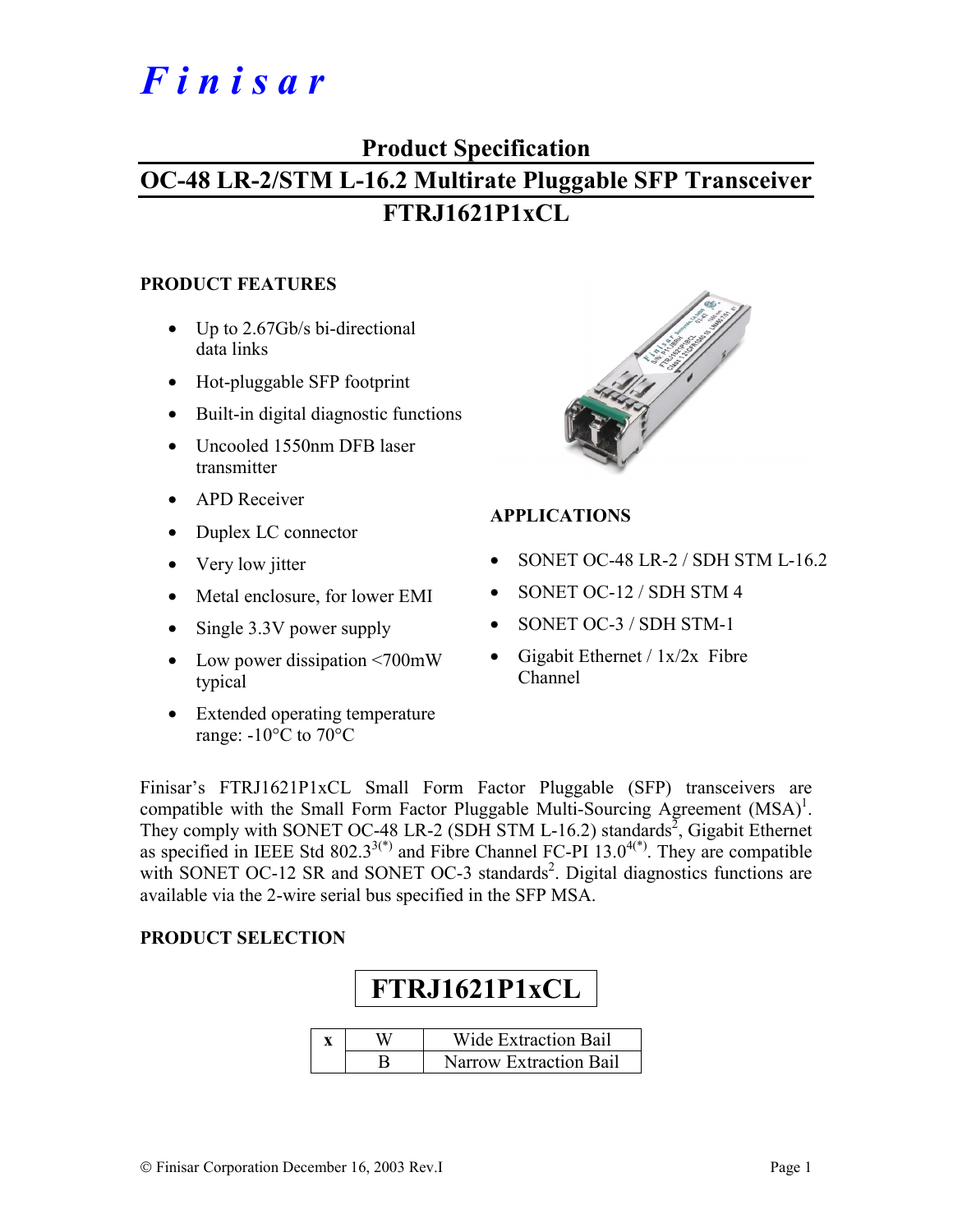#### **I. Pin Descriptions**

| Pin            | <b>Symbol</b>     | <b>Name/Description</b>                                        | Ref. |
|----------------|-------------------|----------------------------------------------------------------|------|
|                | $\rm V_{EET}$     | Transmitter Ground (Common with Receiver Ground)               |      |
| $\overline{2}$ | $T_{FAULT}$       | Transmitter Fault. Not supported.                              |      |
| 3              | $T_{\text{DIS}}$  | Transmitter Disable. Laser output disabled on high or open.    | 2    |
| 4              | $MOD$ DEF $(2)$   | Module Definition 2. Data line for Serial ID.                  | 3    |
| 5              | $MOD$ DEF $(1)$   | Module Definition 1. Clock line for Serial ID.                 | 3    |
| 6              | $MOD$ $DEF(0)$    | Module Definition 0. Grounded within the module.               | 3    |
| 7              | Rate Select       | No connection required                                         | 4    |
| 8              | LOS               | Loss of Signal indication. Logic 0 indicates normal operation. | 5    |
| 9              | $\rm V_{EER}$     | Receiver Ground (Common with Transmitter Ground)               |      |
| 10             | $\rm V_{EER}$     | Receiver Ground (Common with Transmitter Ground)               |      |
| 11             | $\rm V_{\rm EER}$ | Receiver Ground (Common with Transmitter Ground)               |      |
| 12             | RD-               | Receiver Inverted DATA out. AC Coupled                         |      |
| 13             | $RD+$             | Receiver Non-inverted DATA out. AC Coupled                     |      |
| 14             | $\rm V_{EER}$     | Receiver Ground (Common with Transmitter Ground)               |      |
| 15             | $\rm V_{CCR}$     | Receiver Power Supply                                          |      |
| 16             | $V_{\rm CCT}$     | <b>Transmitter Power Supply</b>                                |      |
| 17             | $\rm V_{EET}$     | Transmitter Ground (Common with Receiver Ground)               |      |
| 18             | $TD+$             | Transmitter Non-Inverted DATA in. AC Coupled.                  |      |
| 19             | TD-               | Transmitter Inverted DATA in. AC Coupled.                      |      |
| 20             | $\rm V_{EET}$     | Transmitter Ground (Common with Receiver Ground)               |      |

Notes:

1. Circuit ground is internally isolated from chassis ground.

2. Laser output disabled on  $T_{DIS} > 2.0V$  or open, enabled on  $T_{DIS} < 0.8V$ .

3. Should be pulled up with 4.7k – 10kohms on host board to a voltage between 2.0V and 3.6V. MOD DEF(0) pulls line low to indicate module is plugged in.

- 4. Finisar FTRJxx21xxxxx transceivers operate between OC-3 and OC-48, 1x and 2x Fibre Channel, and Gigabit Ethernet data rates and respective protocols without active control. Finisar FTRJxx19xxxxx transceivers operate at 1x and 2x Fibre Channel, and Gigabit Ethernet data rates and respective protocols without active control.
- 5. LOS is open collector output. Should be pulled up with 4.7k 10kohms on host board to a voltage between 2.0V and 3.6V. Logic 0 indicates normal operation; logic 1 indicates loss of signal.



**Diagram of Connector Block Pinout on the Host Board**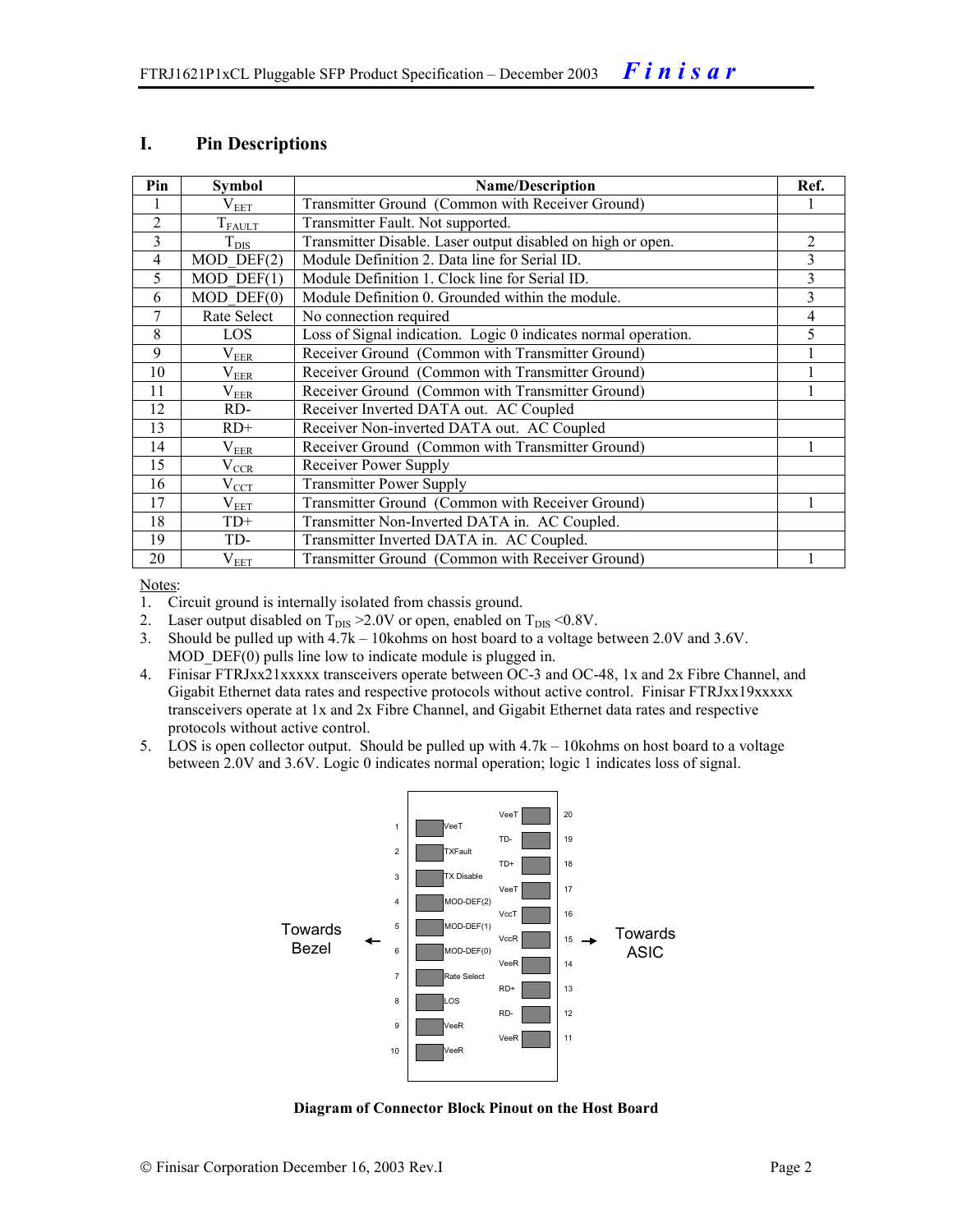#### **II. Absolute Maximum Ratings**

| <b>Parameter</b>           | Svmbol | Min    | Tvp | Max | Unit          | Ref. |
|----------------------------|--------|--------|-----|-----|---------------|------|
| Maximum Supply Voltage     | Vcc    | $-0.5$ |     | 4.1 |               |      |
| Storage Temperature        |        | -40    |     |     | $\sim$        |      |
| Case Operating Temperature | OP     | $-10$  |     |     |               |      |
| Relative Humidity          |        |        |     |     | $\frac{0}{0}$ |      |

#### **III.** Electrical Characteristics ( $T_{OP}$  = -10 to 70 °C,  $V_{CC}$  = 3.00 to 3.60 Volts)

| <b>Parameter</b>                       | Symbol                | Min         | Typ | Max          | Unit         | Ref.           |
|----------------------------------------|-----------------------|-------------|-----|--------------|--------------|----------------|
| Supply Voltage                         | Vcc                   | 3.00        |     | 3.60         | V            |                |
| Supply Current                         | Icc                   |             | 230 | 300          | mA           |                |
| <b>Transmitter</b>                     |                       |             |     |              |              |                |
| Input differential impedance           | $R_{in}$              |             | 100 |              | Ω            | $\overline{2}$ |
| Single ended data input swing          | Vin,pp                | 250         |     | 1200         | mV           |                |
| Transmit Disable Voltage               | $V_D$                 | $Vec-1.3$   |     | Vcc          | V            |                |
| Transmit Enable Voltage                | $V_{EN}$              | Vee         |     | Vee + $0.8$  | V            | $\overline{3}$ |
| <b>Transmit Disable Assert Time</b>    |                       |             |     | 10           | us           |                |
| <b>Receiver</b>                        |                       |             |     |              |              |                |
| Single ended data output swing         | Vout, pp              | 300         | 400 | 800          | mV           | $\overline{4}$ |
| Data output rise time                  |                       |             | 100 | 175          | ps           | 5              |
| Data output fall time                  | $t_{\rm f}$           |             | 100 | 175          | ps           | 5              |
| LOS Fault                              | $V_{LOS$ fault        | $Vec - 0.5$ |     | $Vec_{HOST}$ | $\mathbf{V}$ | 6              |
| <b>LOS</b> Normal                      | $V_{\text{LOS norm}}$ | Vee         |     | $Vee+0.5$    | V            | 6              |
| Power Supply Rejection                 | <b>PSR</b>            | 100         |     |              | mVpp         | 7              |
| <b>Total Generated Reciever Jitter</b> | $J_{RX}p-p$           |             |     | 0.07         | UI           |                |
| (peak to peak)                         |                       |             |     |              |              |                |
| <b>Total Generated Reciever Jitter</b> | $J_{RX}$ rms          |             |     | 0.007        | UI           |                |
| (rms)                                  |                       |             |     |              |              |                |

Notes:

- 1. Non condensing.
- 2. AC coupled.
- 3. Or open circuit.
- 4. Into 100 ohms differential termination.
- 5.  $20 80 \%$
- 6. Loss Of Signal is LVTTL. Logic 0 indicates normal operation; logic 1 indicates no signal detected.
- 7. All transceiver specifications are compliant with a power supply sinusoidal modulation of 20 Hz to 1.5 MHz up to specified value applied through the power supply filtering network shown on page 23 of the Small Form-factor Pluggable (SFP) Transceiver MultiSource Agreement (MSA), September 14, 2000.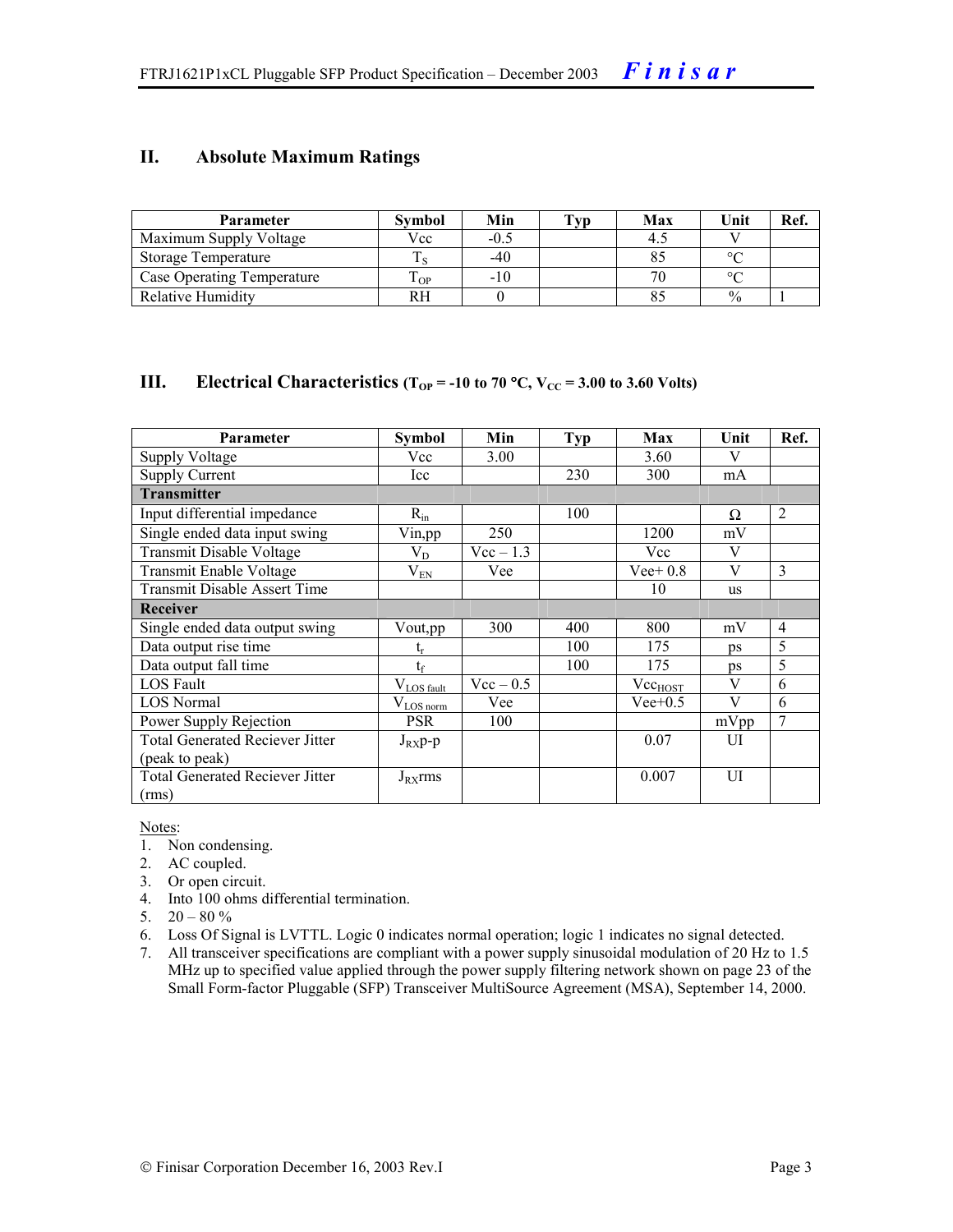| Parameter                                    | <b>Symbol</b>             | Min   | <b>Typ</b> | Max   | Unit            | Ref.           |
|----------------------------------------------|---------------------------|-------|------------|-------|-----------------|----------------|
| <b>Transmitter</b>                           |                           |       |            |       |                 |                |
| Output Opt. Pwr: 9/125 SMF                   | $P_{OT}$                  | $-2$  |            | $+3$  | d <sub>Bm</sub> | 1              |
| Optical Wavelength                           | λ                         | 1500  |            | 1580  | nm              |                |
| Spectral Width (-20dB)                       | $\sigma$                  |       |            | 1     | nm              |                |
| <b>Optical Extinction Ratio</b>              | ER                        | 9     |            |       | dВ              |                |
| Sidemode Supression ratio                    | $SSR_{min}$               | 30    |            |       | dB              |                |
| Optical Rise/Fall Time                       | $t_r / t_f$               |       |            | 180   | ps              | $\overline{2}$ |
| <b>Total Generated Transmitter Jitter</b>    | $J_{TX}p-p$               |       |            | 0.07  | UI              |                |
| (peak to peak)                               |                           |       |            |       |                 |                |
| <b>Total Generated Transmitter Jitter</b>    | $J_{TX}$ rms              |       |            | 0.007 | UI              |                |
| (rms)                                        |                           |       |            |       |                 |                |
| Receiver                                     |                           |       |            |       |                 |                |
| Average Rx Sensitivity $(a)$ 2.67Gb/s        | $R_{\rm SENS1}$           | $-9$  |            | $-28$ | d <sub>Bm</sub> | $\mathcal{E}$  |
| Average Rx Sensitivity @ OC-48               | $R_{\rm SENS1}$           | $-9$  |            | $-28$ | d <sub>Bm</sub> | 3              |
| Average Rx Sensitivity $\omega$ 2X Fibre     | $R_{\rm SENS2}$           | $-9$  |            | $-28$ | d <sub>Bm</sub> | $\overline{4}$ |
| Channel                                      |                           |       |            |       |                 |                |
| Average Rx Sensitivity @ Gigabit             | $R_{SENS3}$               | $-9$  |            | $-30$ | d <sub>Bm</sub> | $\overline{4}$ |
| Ethernet                                     |                           |       |            |       |                 |                |
| Average Rx Sensitivity @ OC-12               | $R_{SENS4}$               | $-9$  |            | $-29$ | dBm             | 5              |
| Average Rx Sensitivity $\overline{a}$ , OC-3 | $R_{\frac{SENS5}{2}}$     | $-15$ |            | $-30$ | d <sub>Bm</sub> | 5              |
| <b>Optical Center Wavelength</b>             | $\lambda_{\underline{C}}$ | 1270  |            | 1600  | nm              |                |
| LOS De-Assert                                | LOS <sub>D</sub>          |       |            | $-28$ | d <sub>Bm</sub> |                |
| <b>LOS Assert</b>                            | LOS <sub>A</sub>          | $-41$ |            |       | d <sub>Bm</sub> |                |
| LOS Hysteresis                               |                           | 0.5   |            |       | dB              |                |

#### **IV.** Optical Characteristics ( $T_{OP}$  = -10 to 70°C,  $V_{CC}$  = 3.00 to 3.60 Volts)

Notes:

- 1. Class 1 Laser Safety per FDA/CDRH and EN (IEC) 60825 regulations.
- 2. Unfiltered, 20-80%
- 3. With worst-case extinction ratio at  $10^{-10}$  BER. Measured with a PRBS  $2^{31}$ -1 test pattern interspersed with 72 consecutive ones and 72 consecutive zeros.
- 4. With worst-case extinction ratio. Measured with a PRBS  $2^7$ -1 test pattern.
- 5. With worst-case extinction ratio. Measured with a PRBS  $2^{23}$ -1 test pattern.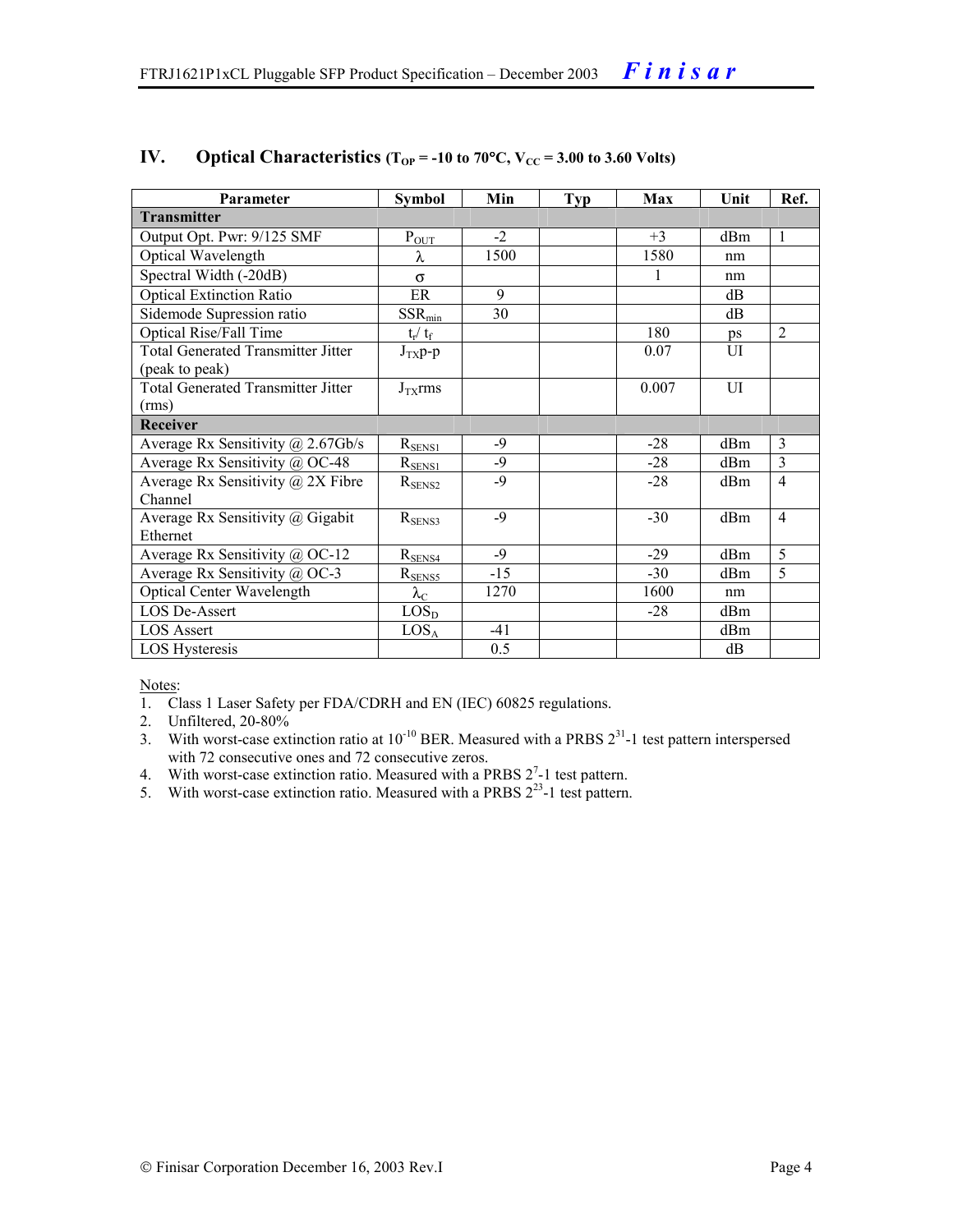#### **V. General Specifications**

| <b>Parameter</b>                     | <b>Symbol</b> | Min | <b>Typ</b> | Max        | <b>Units</b> | Ref.    |
|--------------------------------------|---------------|-----|------------|------------|--------------|---------|
| Data Rate                            | BR.           | 155 |            | 2667       | Mb/s         | $\perp$ |
| <b>Bit Error Rate</b>                | <b>BER</b>    |     |            | $10^{-12}$ |              | 2       |
| Max. Supported Link Length on        | $L_{MAX1}$    |     | 80         |            | km           | 3       |
| $9/125 \mu m$ SMF @ OC-48            |               |     |            |            |              |         |
| Max. Supported Link Length on        | $L_{MAX2}$    |     | 85         |            | km           | 3       |
| $9/125 \mu m$ SMF @ 2X Fibre Channel |               |     |            |            |              |         |
| Max. Supported Link Length on        | $L_{MAX3}$    |     | 100        |            | km           | 3       |
| $9/125 \mu m$ SMF @ Gigabit Ethernet |               |     |            |            |              |         |
| Max. Supported Link Length on        | $L_{MAX4}$    |     | 100        |            | km           | 3       |
| $9/125 \mu m$ SMF @ OC-12            |               |     |            |            |              |         |
| Max. Supported Link Length on        | $L_{MAX5}$    |     | 100        |            | km           | 3       |
| $9/125$ µm SMF @ OC-3                |               |     |            |            |              |         |

Notes:

- 1. SONET OC-48 LR-2/SDH STM L-16.2, Gigabit Ethernet and 1X/2X Fibre Channel compliant. Compatible with SONET OC-12 and OC-3. Supports FEC at 2.67Gb/s.
- 2. Tested with a PRBS  $2^{31}$ -1 test pattern interspersed with 72 consecutive ones and 72 consecutive zeros unless otherwise specified.
- 3. Attenuation of 0.275 dB/km is used for the link length calculations (per GR-253 CORE). A 2dB penalty is included for dispersion on >2Gb/s data rates. Distances are indicative only. Please refer to the Optical Specifications in Table IV to calculate a more accurate link budget based on specific conditions in your application.

#### **VI. Environmental Specifications**

Finisar SFP transceivers have an extended operating temperature range from -10°C to +70°C case temperature.

| <b>Parameter</b>           | Svmbol                 | Min   | $\mathbf{T}_{\mathbf{V}\mathbf{D}}$ | Max   | <b>Units</b> | Ref. |
|----------------------------|------------------------|-------|-------------------------------------|-------|--------------|------|
| Case Operating Temperature | $\mathbf{1}$ op        | $-10$ |                                     | $\pi$ | $\circ$      |      |
| Storage Temperature        | ᠇<br>$\frac{1}{1}$ sto | -40   |                                     |       | $\sim$       |      |

#### **VII. Regulatory Compliance**

Finisar transceivers are Class 1 Laser Products and comply with US FDA regulations. These products are certified by TÜV and CSA to meet the Class 1 eye safety requirements of EN (IEC) 60825 and the electrical safety requirements of EN (IEC) 60950. Copies of certificates are available at Finisar Corporation upon request.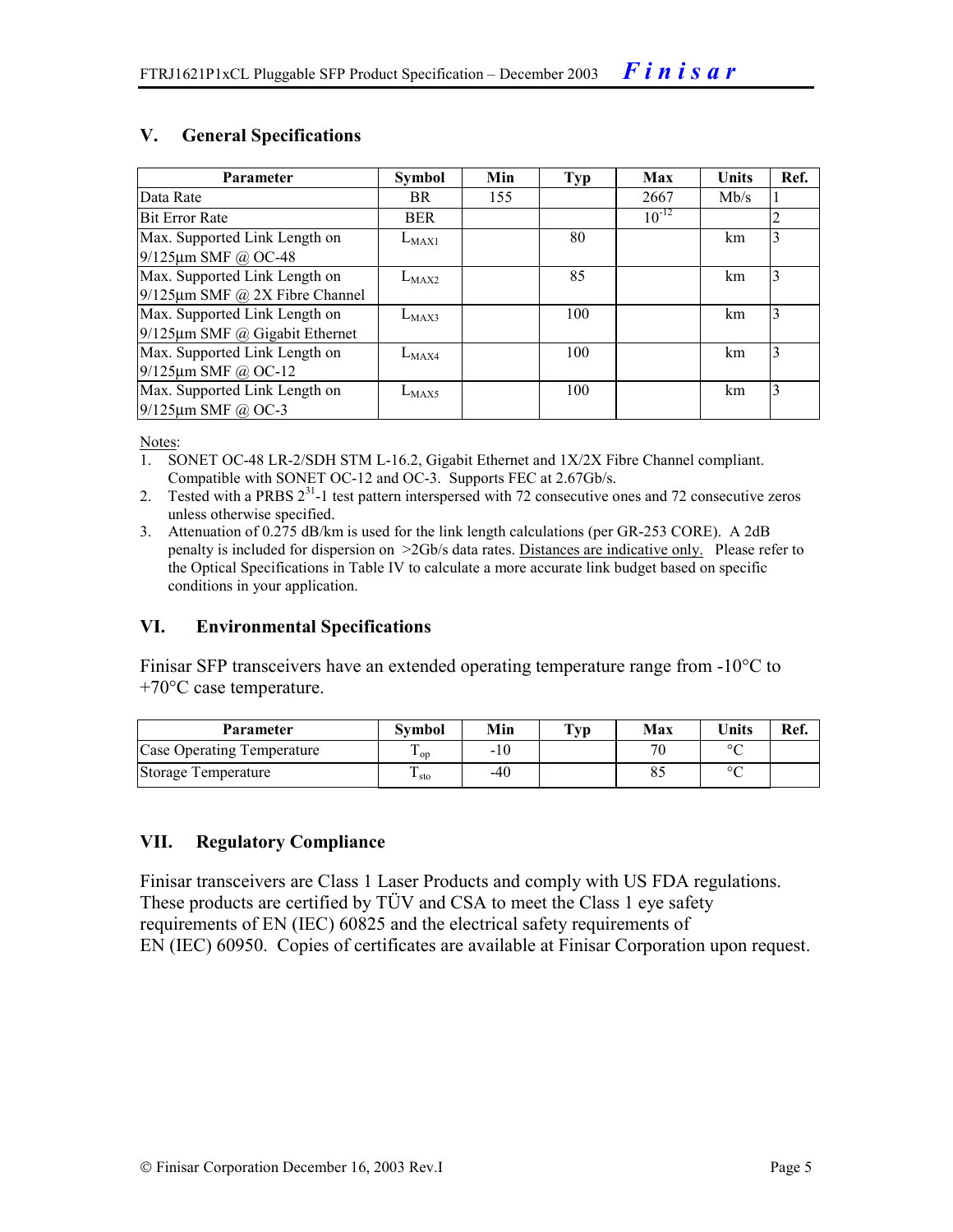#### **VIII. Digital Diagnostic Functions**

Finisar FTRJ1621P1xCL SFP transceivers support the 2-wire serial communication protocol as defined in the SFP MSA<sup>1</sup>. It is very closely related to the  $E^2$ PROM defined in the GBIC standard, with the same electrical specifications.

The standard SFP serial ID provides access to identification information that describes the transceiver's capabilities, standard interfaces, manufacturer, and other information.

Additionally, Finisar SFP transceivers provide a unique enhanced digital diagnostic monitoring interface, which allows real-time access to device operating parameters such as transceiver temperature, laser bias current, transmitted optical power, received optical power and transceiver supply voltage. It also defines a sophisticated system of alarm and warning flags, which alerts end-users when particular operating parameters are outside of a factory set normal range.

The SFP MSA defines a 256-byte memory map in  $E^2$ PROM that is accessible over a 2-wire serial interface at the 8 bit address 1010000X (A0h). The digital diagnostic monitoring interface makes use of the 8 bit address 1010001X (A2h), so the originally defined serial ID memory map remains unchanged. The interface is identical to, and is thus fully backward compatible with both the GBIC Specification and the SFP Multi Source Agreement. The complete interface is described in Finisar Application Note AN-2030: "Digital Diagnostics Monitoring Interface for SFP Optical Transceivers".

The operating and diagnostics information is monitored and reported by a Digital Diagnostics Transceiver Controller (DDTC) inside the transceiver, which is accessed through a 2-wire serial interface. When the serial protocol is activated, the serial clock signal (SCL, Mod Def 1) is generated by the host. The positive edge clocks data into the  $SFP$  transceiver into those segments of the  $E^2$ PROM that are not write-protected. The negative edge clocks data from the SFP transceiver. The serial data signal (SDA, Mod Def 2) is bi-directional for serial data transfer. The host uses SDA in conjunction with SCL to mark the start and end of serial protocol activation. The memories are organized as a series of 8-bit data words that can be addressed individually or sequentially.

For more information, please see the SFP MSA documentation<sup>1</sup> or Finisar Application Note AN-2030.

Digital diagnostics for the FTRJ1621P1xCL are externally calibrated by default.

Please note that evaluation board FDB-1018 is available with Finisar ModDEMO software that allows simple to use communication over the 2-wire serial interface.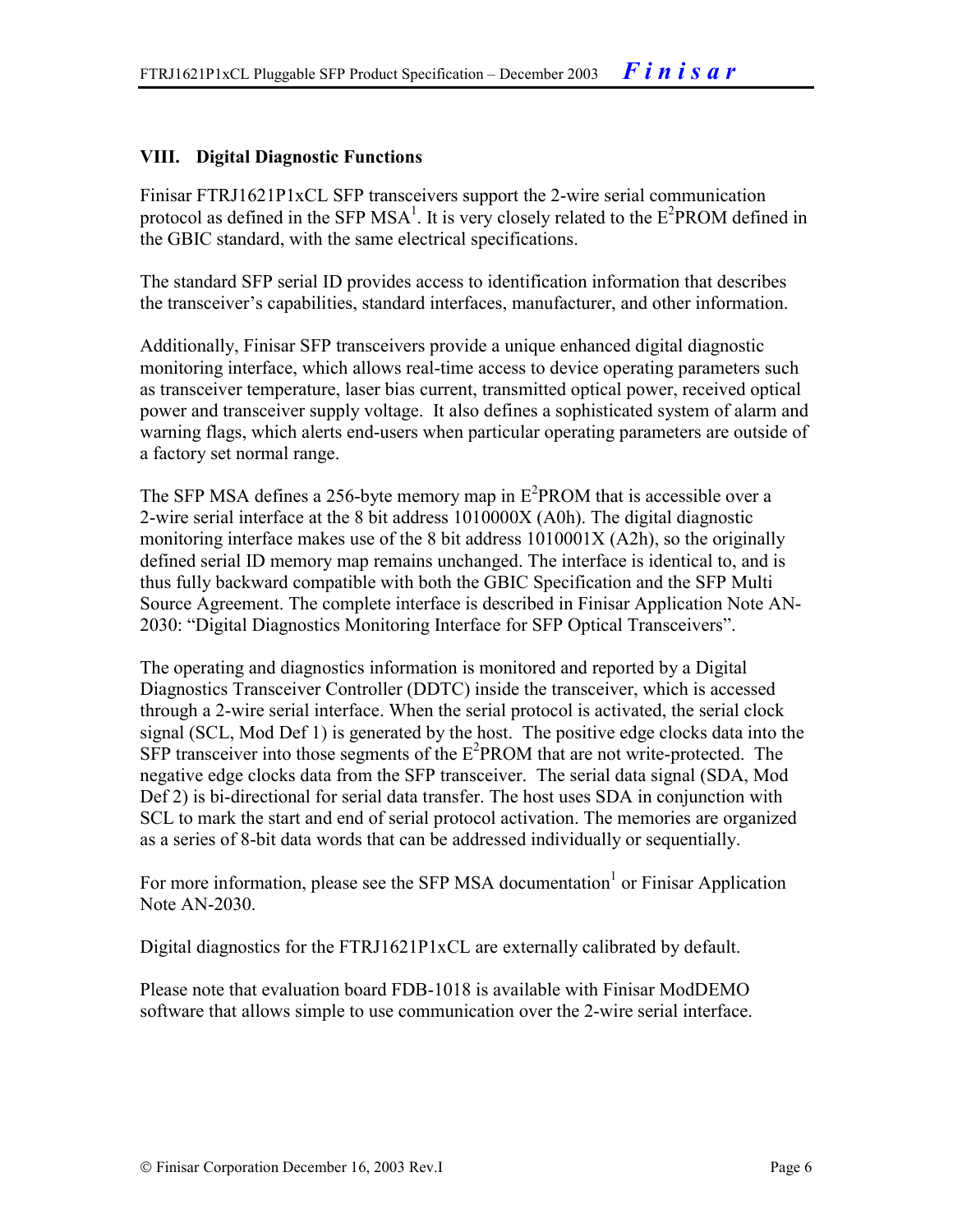#### **IX. Mechanical Specifications**

Finisar's Small Form Factor Pluggable (SFP) transceivers are compatible with the dimensions defined by the SFP Multi-Sourcing Agreement (MSA)<sup>3</sup>.



### **FTRJ1621P1BCL**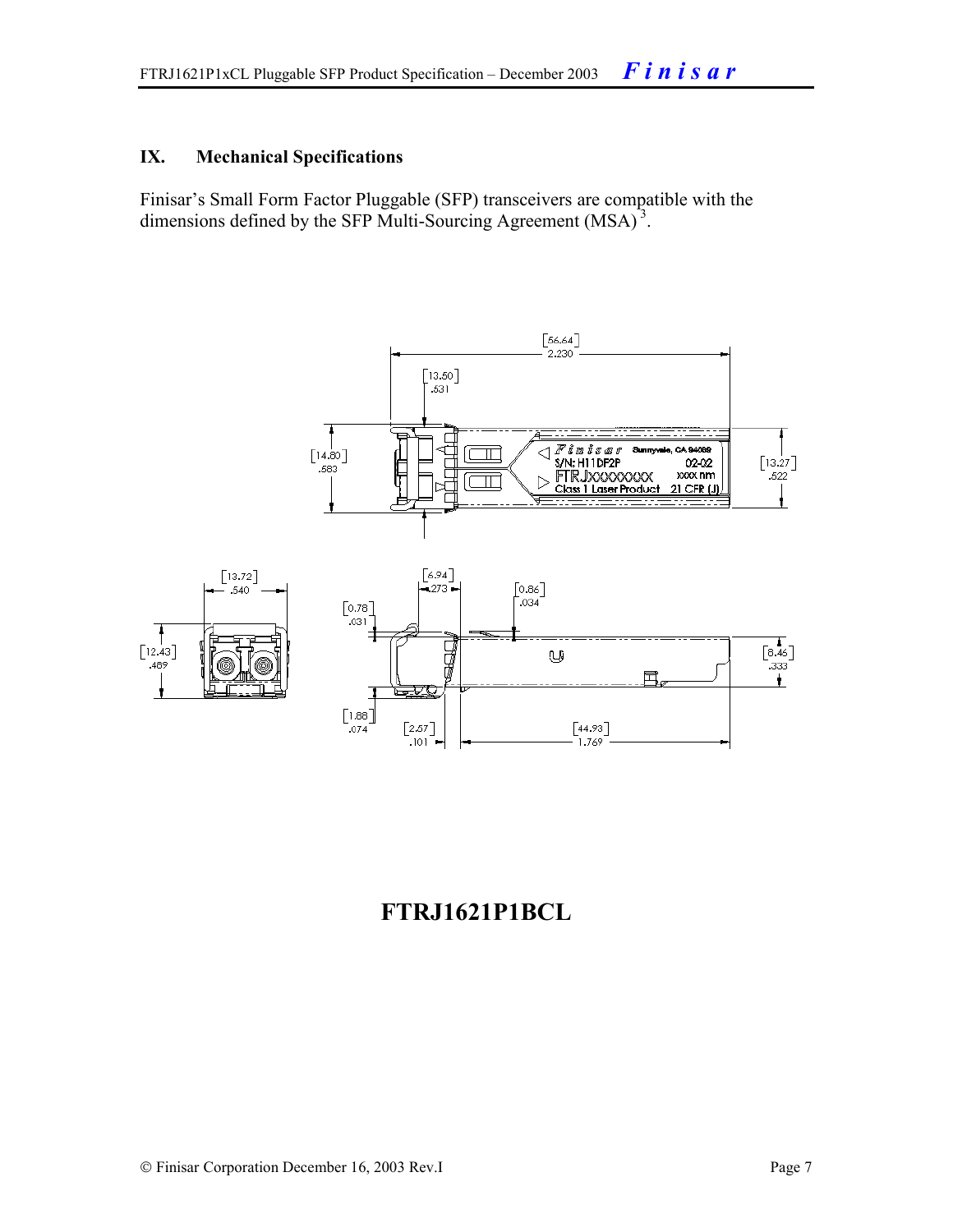



## **FTRJ1621P1WCL**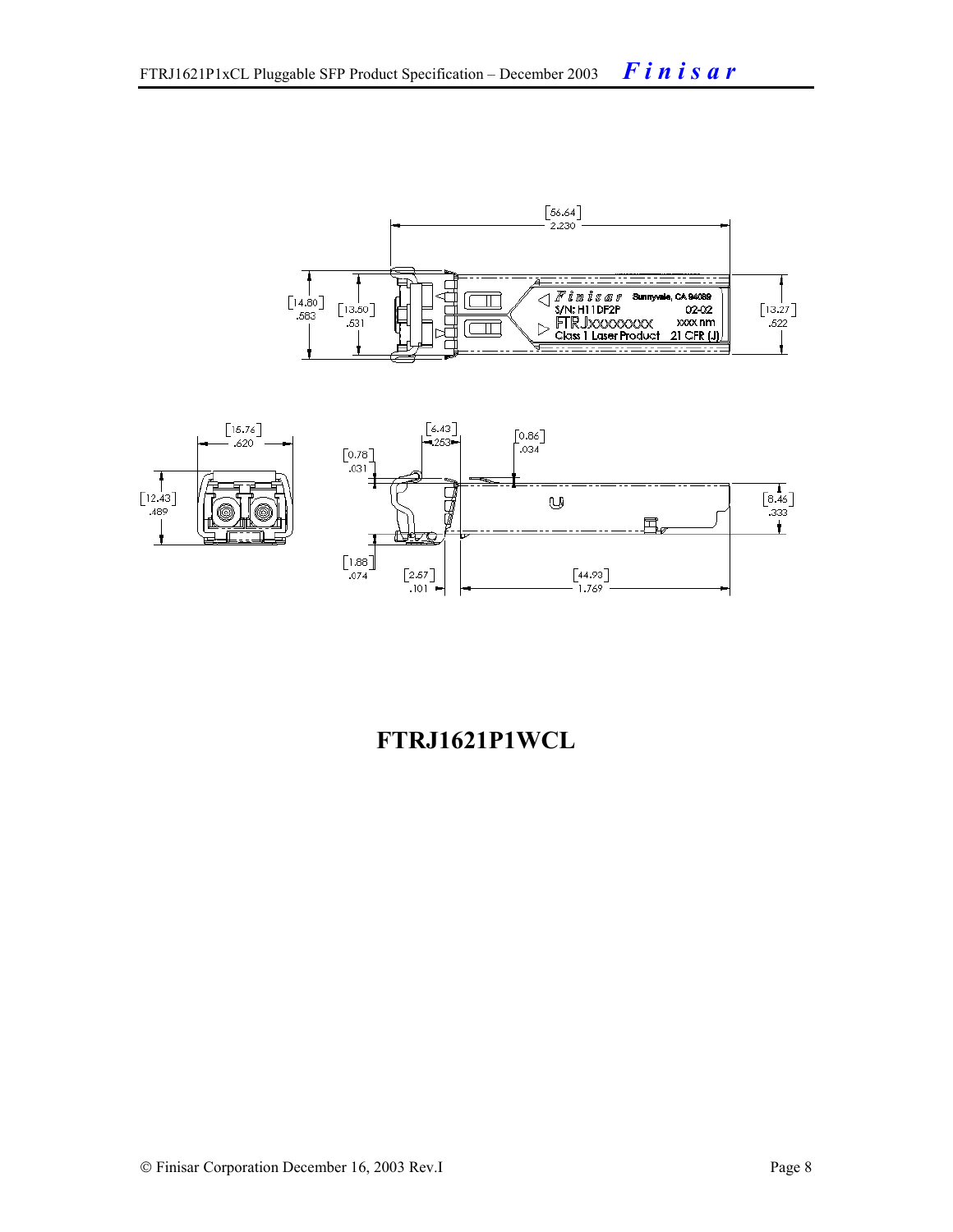### **X. PCB Layout and Bezel Recommendations**

 $\hat{\triangle}$ Through Holes are Unplated  $\Delta$ atum and Basic Dimension Established by Customer  $\triangle$ Rads and Vias are Chassis Ground, 11 Places

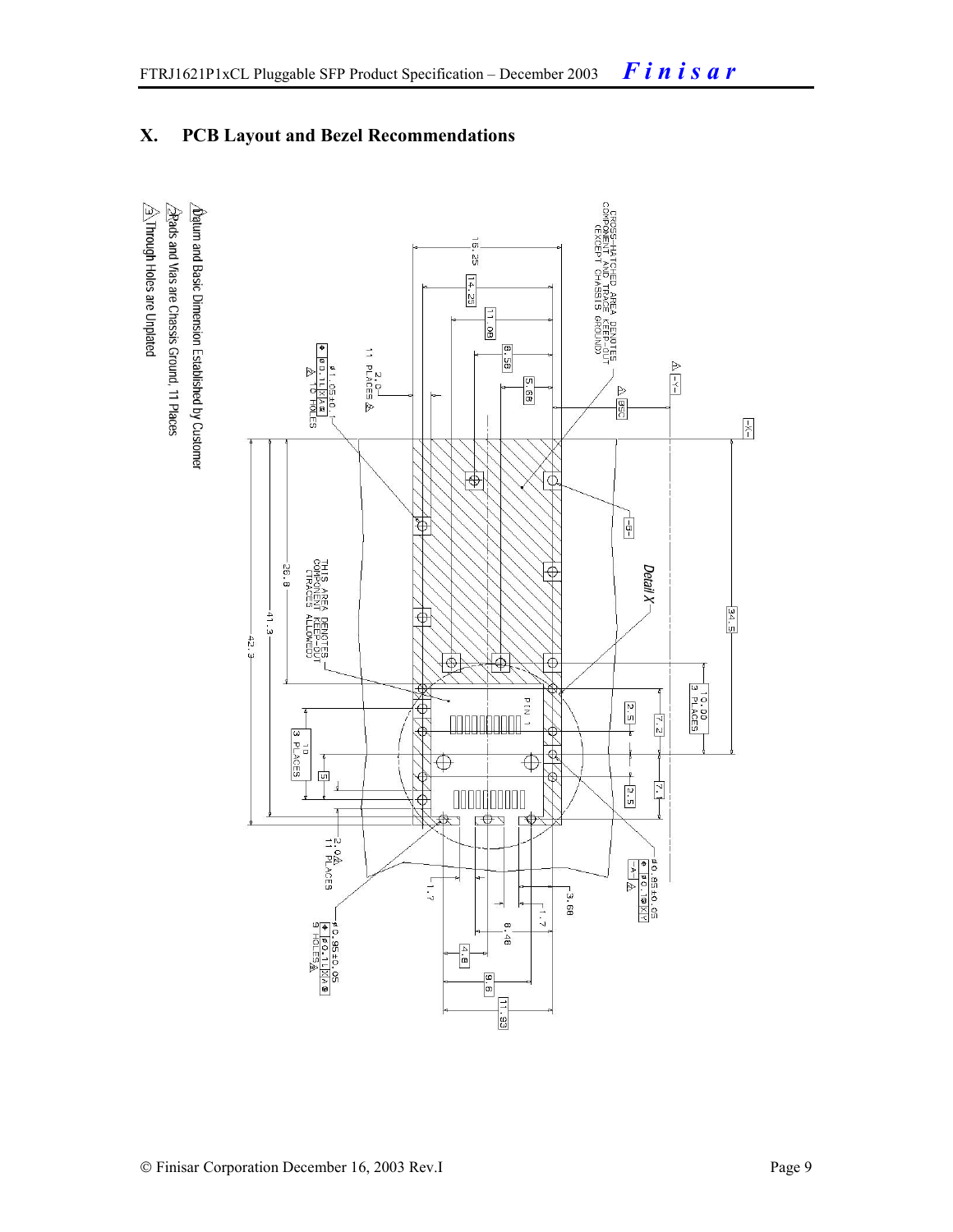

NOTES:

- $\triangle$  MINIMUM PITCH ILLUSTRATED, ENGLISH DIMENSIONS ARE FOR REFERENCE ONLY
- 2. NOT RECOMMENDED FOR PCI EXPANSION CARD APPLICATIONS